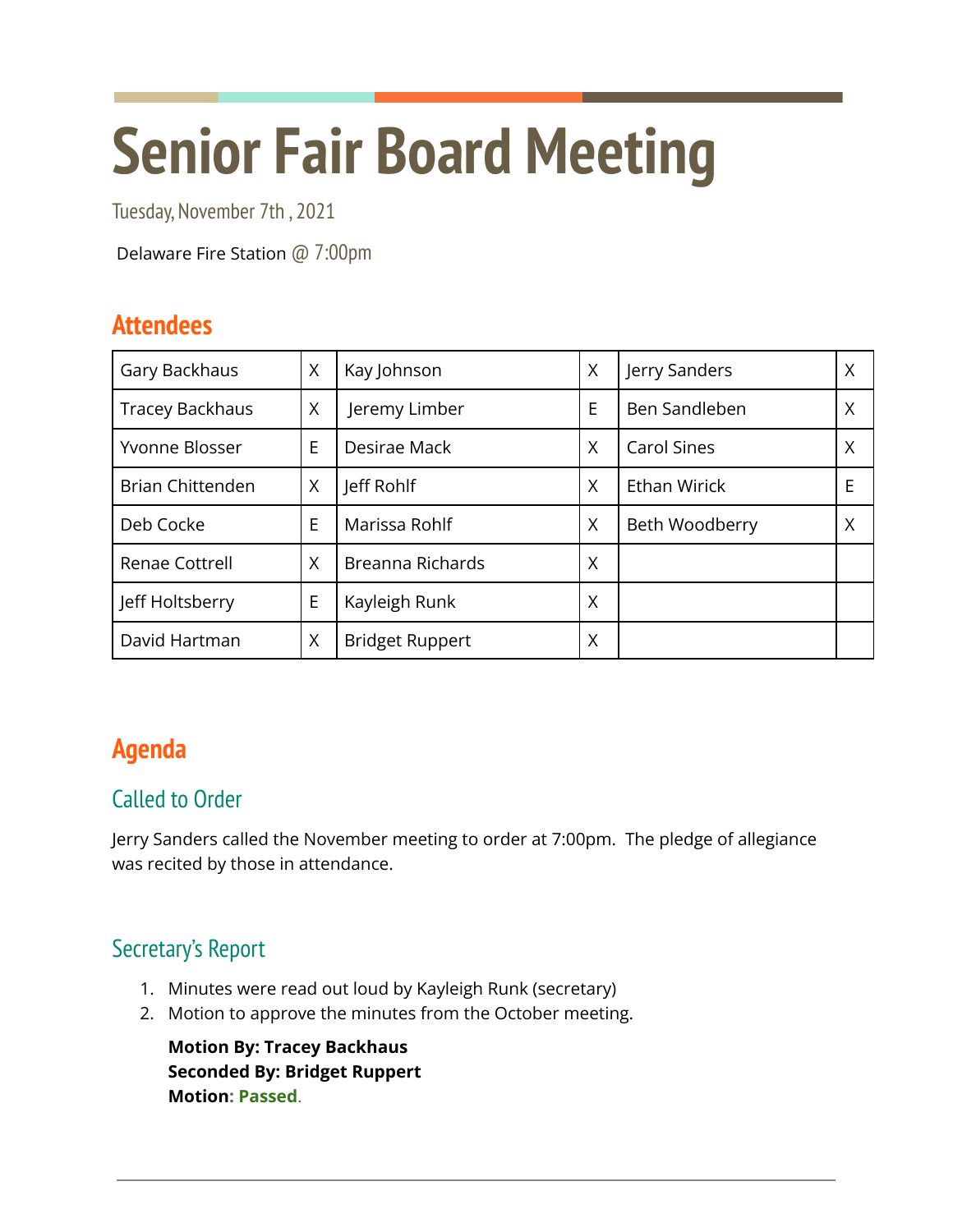#### Financial Report

- 1. Have 3 people that have not paid for Livestock sale
- 2. All Livestock checks have been sent out or passed out
- 3. **Motion By: Brian Chittenden:** To pay the bills for the month of November and December.

**Seconded By: Mitch Troyer Motion Passed**.

4. **Motion By: Tracey Backhaus:** Approve the treasures report as reported **Seconded By: Ben Sandleben Motion Passed.**

## Correspondence:

- 1. We were sent a menards card and tax exempt
- 2. Thank you card from marjean mottashed
- 3. Thank you letter from biljax

#### Guests:

1. Deputies (nothing)

#### Committees:

- 1. E Board: Jerry and Jeff visited with the commissioners about the electrical in the campground they are willing to help out a little more with adding more and getting more water in the campgrounds
- 2. Take the tree down by the pie pan
- 3. Take care of the heat in the Multipurpose building
- 4. Need one more work day to finish winterizing.
- 5. Harness Racing: needs dates for next year
- 6. Campground:
- 7. Entertainment:

#### Old Business

- 1. Fair Dates for 2021
- 2. Benches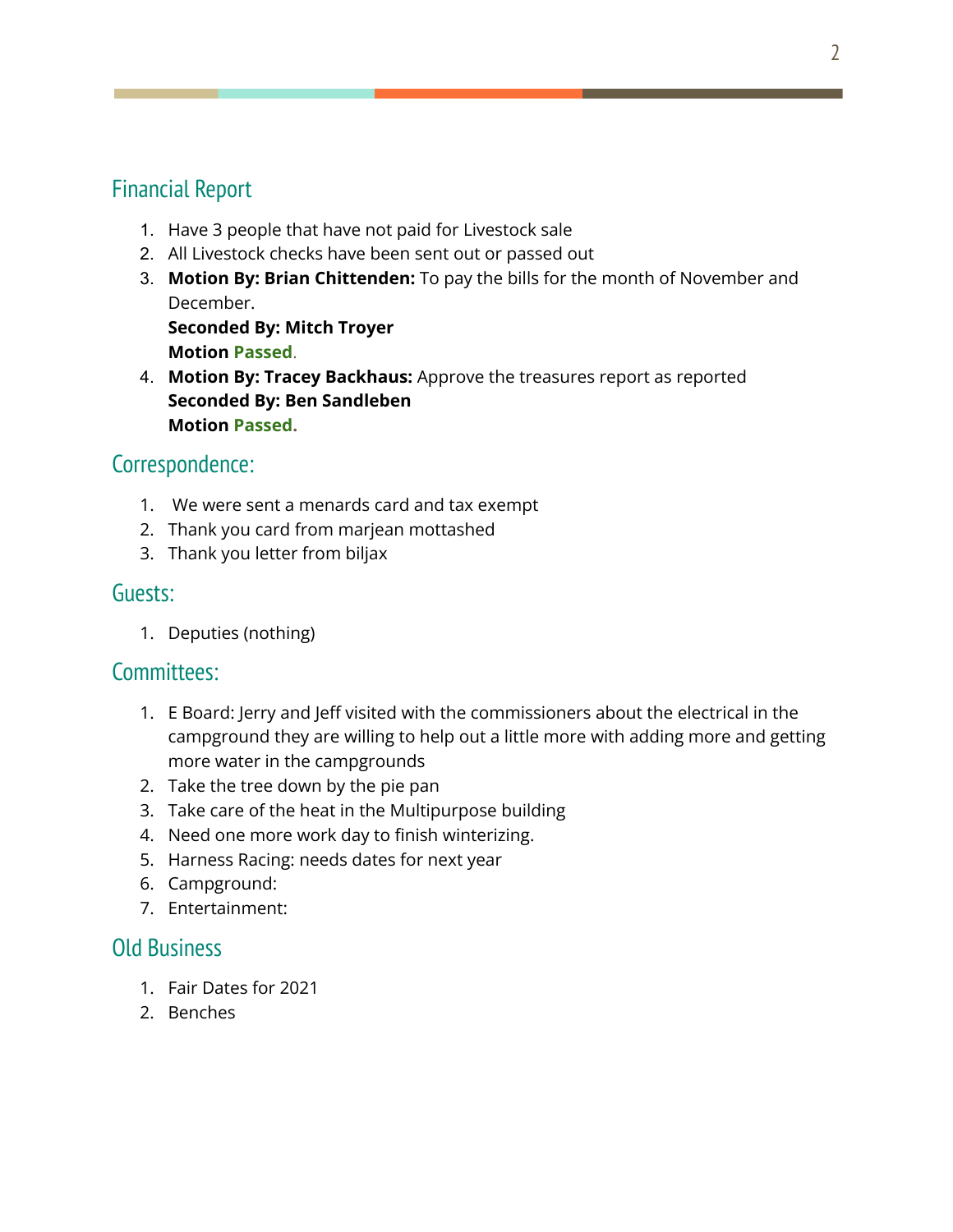#### New Business

- 1. Officer Elections
	- a. **Motion by Ben Sandleben:** To elect Jerry Sanders as President.
		- **i. Seconded By: Carol Sines**
		- **ii. Motion To Close the Floor: Brian Chittenden**
		- **iii. Seconded By: Renae Cottrell**
		- **iv. Motion: Passes**
		- **v. Motion By: Mitch Troyer:** to cast an anonymous ballet.
		- **vi. Seconded By: Carol Sines**
		- **vii. Motion: Passed**
	- **b. Motion By: Ben Sandleben:** To Elect Jeff Rohlf as Vice President.
		- **i. Seconded By: Jerry Sanders**
		- **ii. Motion To Close the Floor: Brian Chittenden**
		- **iii. Seconded By: Renae Cottrell**
		- **iv. Motion: Passed**
		- **v. Motion By: Gary Backhaus:** To cast an anonymous ballet.
		- **vi. Seconded By: Desirae Mack**
		- **vii. Motion: Passed**
	- **c. Motion By: Ben Sandleben:** To elect Kayleigh Runk as Secretary.
		- **i. Seconded By: Brian Chittenden**
		- **ii. Motion To Close the Floor: Brian Chittenden**
		- **iii. Seconded by: Jerry Sanders**
		- **iv. Motion: Passed**
		- **v. Motion By: Mitch Troyer:** To cast an anonymous ballet.
		- **vi. Seconded By: Bridget Ruppert**
		- **vii. Motion: Passed**
	- **d. Motion By: Ben Sandleben:** To elect Desirae Mack as Treasurer.
		- **i. Seconded By: Carol Sinse**
		- **ii. Motion To Close the Floor: Brian Chittenden**
		- **iii. Seconded By: Renae Cottrell**
		- **iv. Motion: Passed**
		- **v. Motion By: Mitch Troyer :** To cast an anonymous ballet.
		- **vi. Seconded By: Bridget Ruppert**
		- **vii. Motion: Passed**
	- **e. President- Jerry Sander**
	- **f. Vice President- Jeff Rohlf**
	- **g. Secretary- Kayleigh Runk**
	- **h. Treasurer- Desirae Mack**
- 2. Northwest electric has a \$1,050.00 donation for the board
- 3. Christmas cruise thru came through and redid the campground roads. They are asking if the Fairboard would help out with fuel. We will get a bill to see how much the fuel is.
- 4. Got a few bids on new mowers
- 5. Insurance company is happy with everything but the Ag Hall
- 6. Jerry Sanders will be Our Representative for Convention and Desirae Mack will be the Alternate.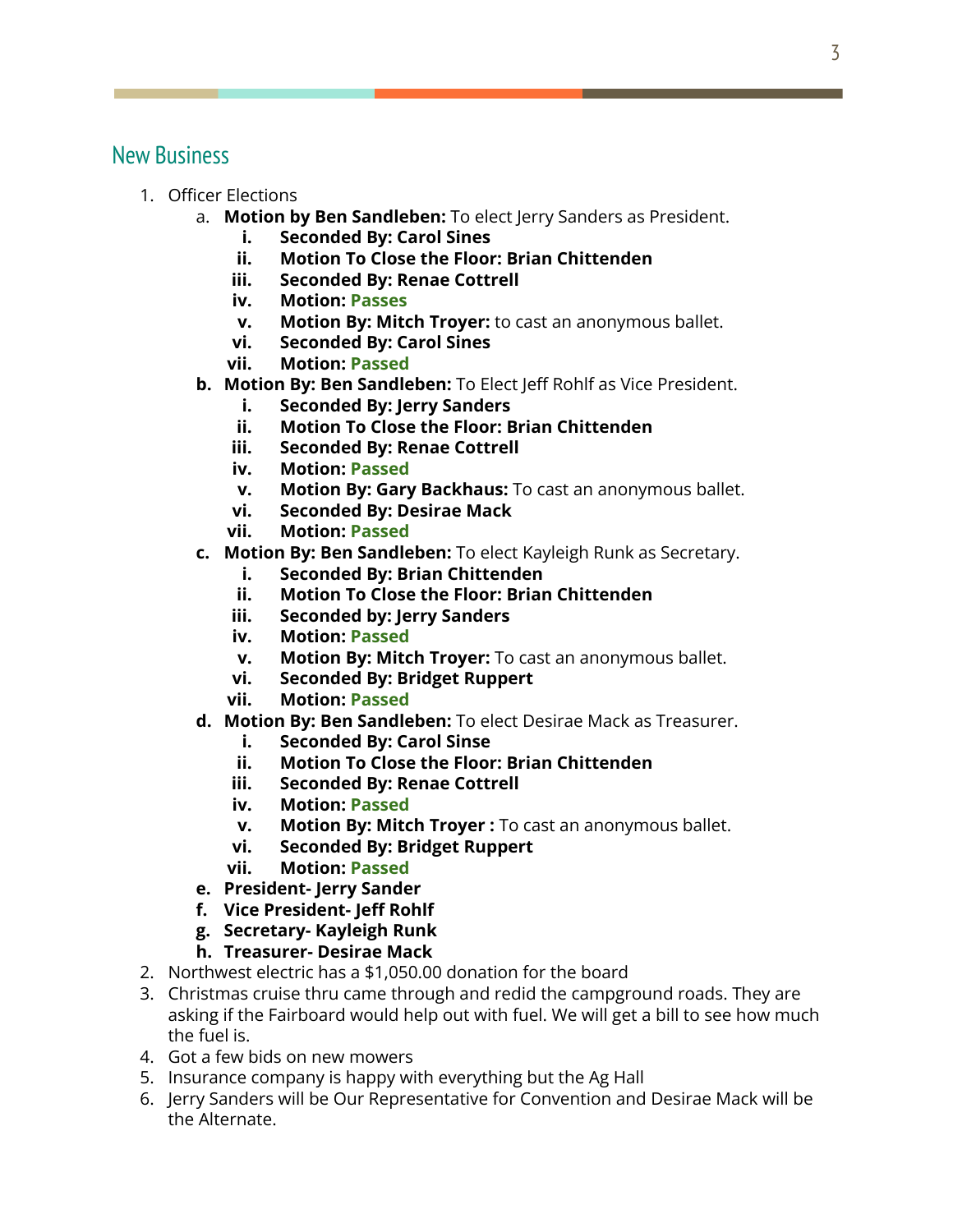- 7. **Motion By: Carol Sine:** To keep the fair from the 20th-27th of August. **Seconded By: Desirae Mack Motion Passed**.
- 8. **Motion By: Carol Sines:** To split the \$2,000.00 for fuel for the work the Christmas Cruise Thru did to the roads. **Seconded By: Brian Chittenden**

**Motion: Passed.**

**9. Motion By: Desirae Mack:** To table the above motion till next December meeting.

**Seconded By: Tracey Backhaus**

**Motion: Passed**

**Neigh ( Carol Sines and Mitch Troyer)**

- 10. **Motion By: Mitch Troyer:** To purchase the 2 new gas mowers with the warranties **Seconded By: Desirae Mack Motion: Passed**
- 11. **Motion By: Desirae Mack:** To cute the tree down by the pie pan **Seconded By: Carol Sines Motion: Passed**
- 12. **Motion By: Carol Sines:** To bring back KOI and Marc Dobson **Seconded By: Mitch Troyer Motion: Passed**

#### Motion to Adjourn

1. **Motion By: Mitch Troyer:** To adjourn the meeting. **Seconded By: Gary Backhaus Motion: Passed.**

#### **Notes**

●